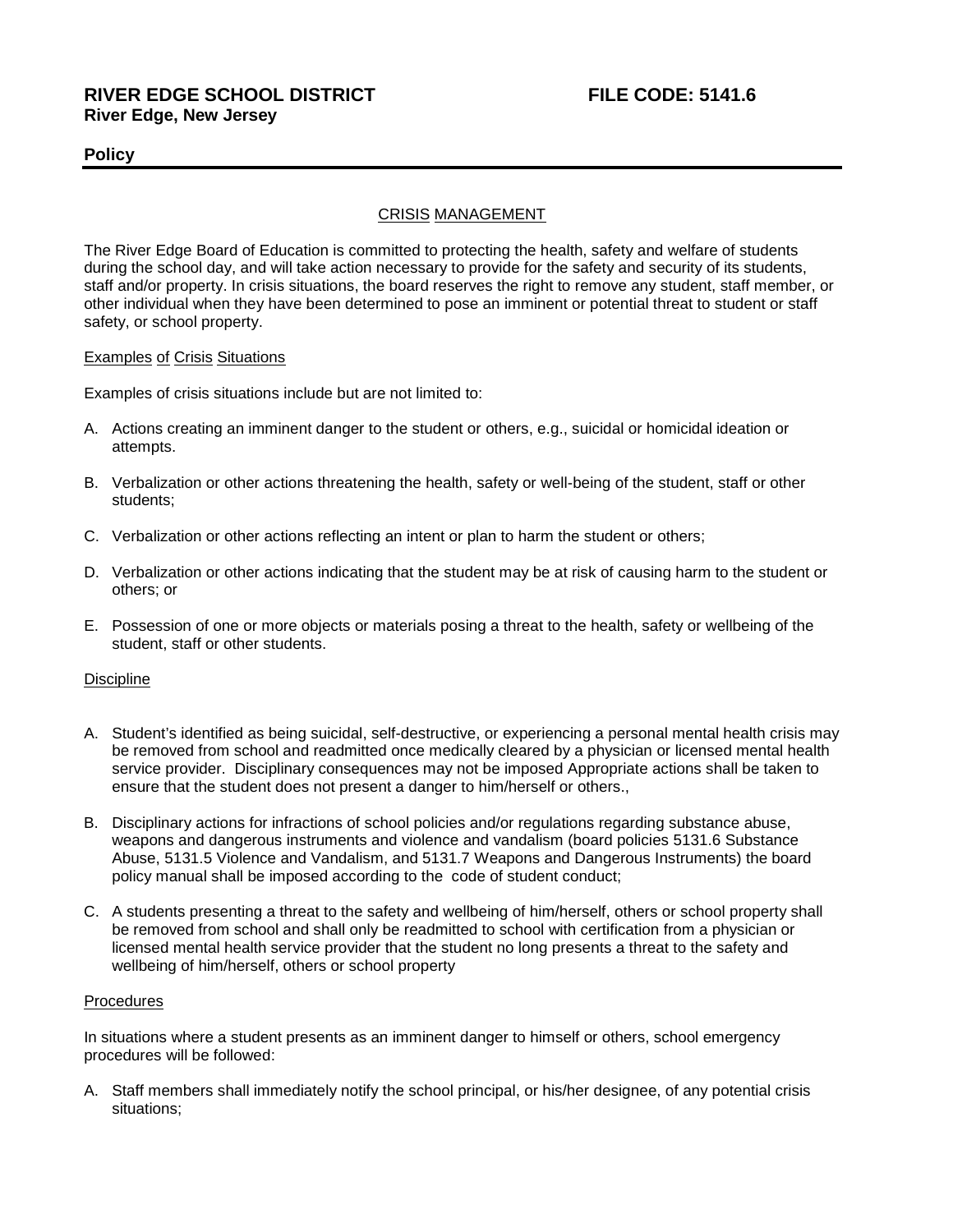#### SUICIDE AND SELF-DESTRUCTIVE BEHAVIOR (continued)

- B. In response to every report, the school principal (or designee) shall immediately:
	- 1. Notify the crisis intervention team (or other designated team/individual responsible for the initial assessment of the student);
	- 2. Notify the superintendent; and
	- 3. Notify the student's parent or legal guardian.

The principal or designee may notify the emergency medical services or the police as necessary and appropriate.

- C. In response to every report, the crisis intervention team, consisting of the principal and the, school psychologist, student assistance coordinator and/or social worker, shall conduct a student interview to assess whether or not the student presents as a potential danger to him/herself or others, and to determine whether or not the student requires a mental health assessment prior to reinstatement;
- D. In all cases where a student is determined to be at risk of harm to hem/herself, others or school property, a medical and/or mental health evaluation shall be required:
- E. Provisions shall be made for the appropriate care and supervision of the student pending either:
	- 1. A determination by the crisis intervention team that the student's exclusion is not required; or
	- 2. The student's release to his or her parent/guardian.

#### Assessment and Reinstatement

- A. If the crisis intervention team determines that the student presents as a potential danger to him/herself or others and requires a mental health assessment prior to reinstatement, the principal or designee shall notify the student's parent/guardian of this determination.
- B. The assessment must be completed by a licensed or certified mental health professional (e.g., psychologist, psychiatrist, social worker or psychiatric nurse) outside of the school system who is not an employee of the Board of Education. The principal or designee shall provide the student's parents/guardians with appropriate referral information for qualified mental health providers.
	- 1. Assessments completed by evaluators selected by the school district shall be at the expense of the school district.
	- 2. Assessments completed by evaluators selected by the student's parent/guardian shall be at the expense of the parent.
- C. For purposes of the assessment, it is necessary for the evaluator to have access to all relevant information regarding the student and the incident giving rise to the exclusion. The student's parent/guardian shall be asked to provide consent for a member of the crisis intervention team to contact the professional completing the evaluation to provide necessary background information.

If a parent/guardian cannot be reached and the student is screened and/or assessed by the appropriate school personnel as being in imminent danger of harming him/herself or others, the school may contact emergency medical services.

- D. The assessment (separate from the clearance letter) must include:
	- 1. Identifying information;
	- 2. Medical and family history;
	- 3. Review of presenting problem or incident;
	- 4. Mental status examination;
	- 5. Diagnosis, as appropriate;
	- 6. Recommendations for follow-up services as appropriate; and
	- 7. Other information deemed relevant by the assessor.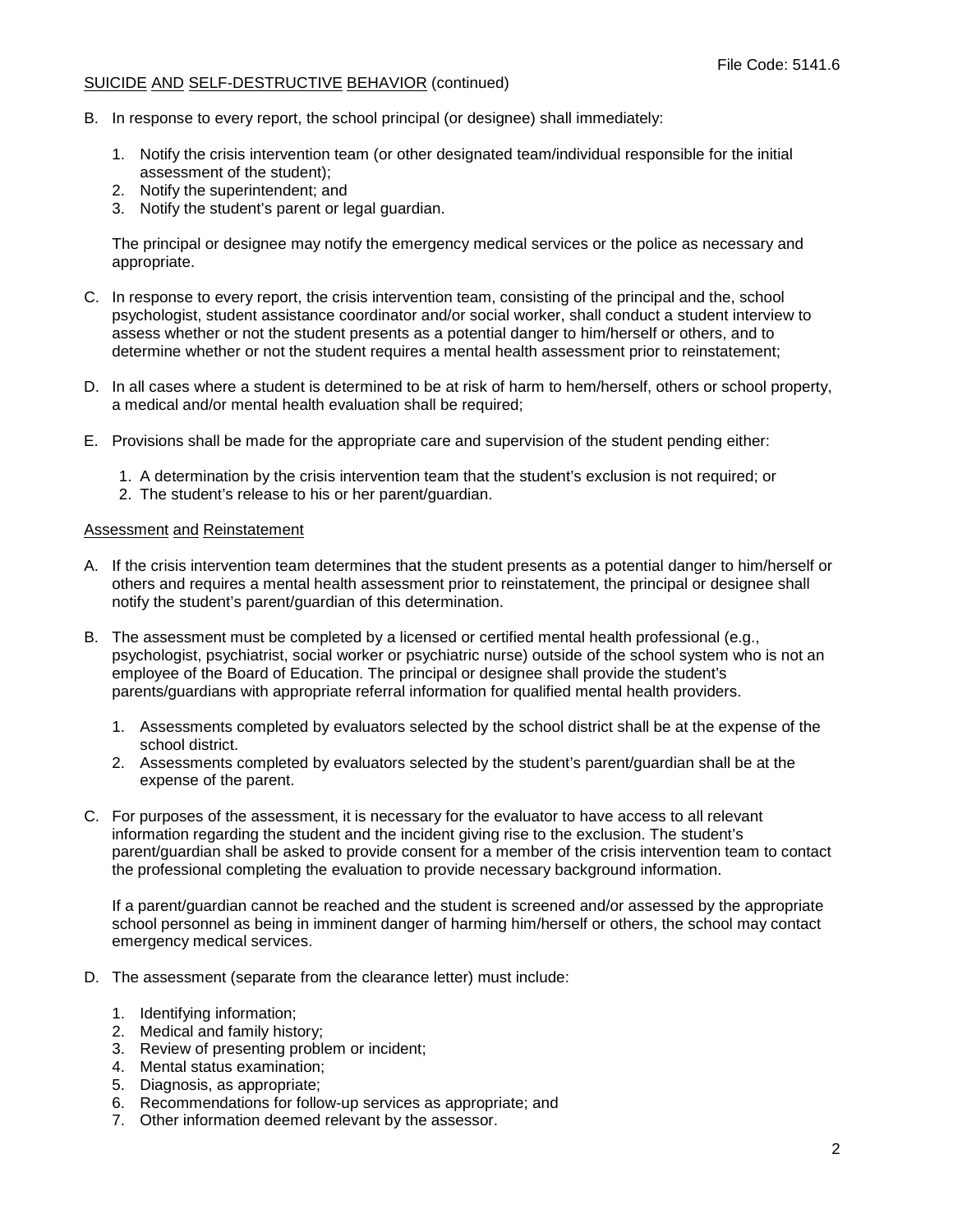#### SUICIDE AND SELF-DESTRUCTIVE BEHAVIOR (continued)

- E. The clearance letter provided to the school must include:
	- 1. Evaluator's name and license number;
	- 2. Student's name and date of birth;
	- 3. Confirmation that the evaluator fully assessed the student in accordance with the standards describe in above (D. 1-7) and in connection with the precipitating school-based incident;
	- 4. The date of the assessment; and
	- 5. A specific statement that the student does not present as a danger to him/herself or others at this time.
- F. If the parents or guardians assume the cost of the assessment (through a provider of their own choosing), the resulting assessment report is their property, and will require their consent before being released to the school district. Parents/guardians shall be required to provide consent to release for the assessment results and a letter of clearance before the student shall be readmitted to school;
- G. The board reserves the right to require that a student be examined by a school authorized doctor or mental health services provider prior to readmission to school. The district shall bear the cost of such an examination.

#### Re-Entry to School

Following receipt of the school clearance letter, the district shall schedule a re-entry meeting with the child and his/her parents/guardians and an appropriate school district designee. Discussion may include, but is not limited to:

- A. Consideration of child study team referral, as appropriate;
- B. Discussion with parents/guardians regarding assessment information and follow-up treatment, as necessary;
- C. Discussion with parents/guardians regarding access to additional evaluative information (beyond clearance letter);
- D. Discussion with parents/guardians regarding any accommodations that may be implemented to assist the student's return to school and ongoing attendance at school.

#### Instruction During Exclusion

Students will be provided with appropriate home or other out-of-school instruction in accordance with N.J.A.C. 6A:16-10.1 et seq. during any period of exclusion (see board policy 6173 Home Instruction).

| Adopted:             | August 20, 1996                    |
|----------------------|------------------------------------|
| Revised:             | August 23, 2011, December 13, 2016 |
| NJSBA Review/Update: | March 2017, July 2017              |
| Readopted:           | September 12, 2018                 |

## Key Words

Crisis, Self-Mutilation, Self Destructive, Suicide, Depression, Cutting

| Legal References: N.J.S.A. 2A:62A-23 to 26 | AED emergency medical services, 1999 statute       |
|--------------------------------------------|----------------------------------------------------|
| N.J.S.A. 18A:6-111 et seq.                 | Instruction in Suicide Prevention                  |
| See particularly:                          |                                                    |
| N.J.S.A. 18A:6-113                         | Instruction in suicide prevention in public school |
|                                            | curriculum                                         |
| N.J.S.A. 18A:16-6, -6.1                    | Indemnity of officers and employees against civil  |
|                                            |                                                    |